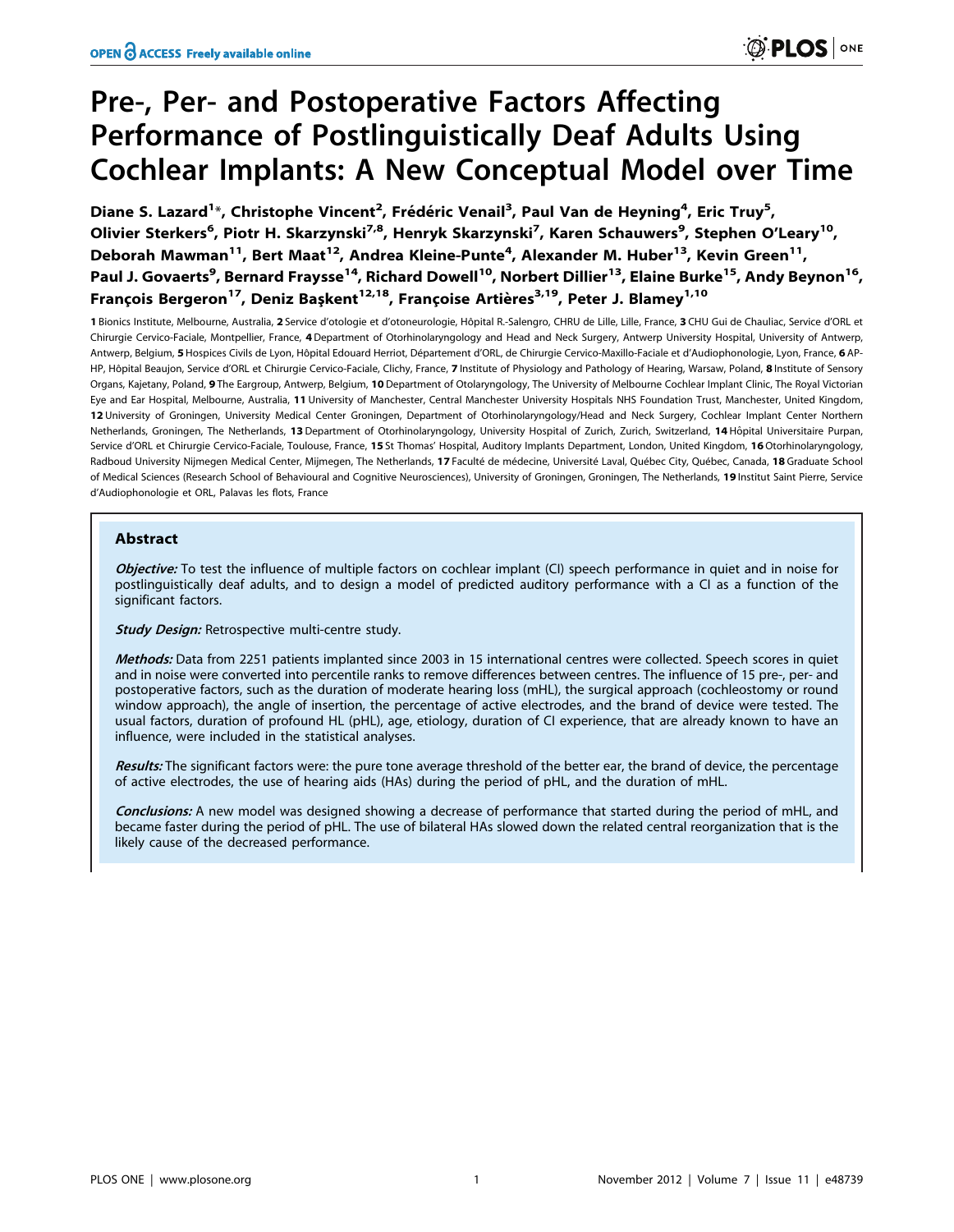Citation: Lazard DS, Vincent C, Venail F, Van de Heyning P, Truy E, et al. (2012) Pre-, Per- and Postoperative Factors Affecting Performance of Postlinguistically Deaf Adults Using Cochlear Implants: A New Conceptual Model over Time. PLoS ONE 7(11): e48739. doi:10.1371/journal.pone.0048739

Editor: Manuel S. Malmierca, University of Salamanca-Institute for Neuroscience of Castille and Leon and Medical School, Spain

Received May 3, 2012; Accepted September 28, 2012; Published November 9, 2012

Copyright: @ 2012 Lazard et al. This is an open-access article distributed under the terms of the Creative Commons Attribution License, which permits unrestricted use, distribution, and reproduction in any medium, provided the original author and source are credited.

Funding: DL was funded by Fondation Bettencourt-Schueller. The funders had no role in study design, data collection and analysis, decision to publish, or preparation of the manuscript. No additional external funding was received for this study.

Competing Interests: Most of the authors of this paper are involved in the purchase and application of cochlear implants from one or more of the four largest manufacturers (Advanced Bionics, Cochlear Limited, Med-El, and Neurelec). Peter Blamey is a co-inventor of technologies used in the device manufactured by Cochlear Limited and formerly received a share of royalties from the University of Melbourne. He is not a shareholder in Cochlear and no longer receives royalties. The hearing aid company, Blamey & Saunders Hearing Pty Ltd, regularly refers people with severe-to-profound hearing loss to cochlear implant clinics whenever it seems likely that a CI will provide a better clinical outcome than a HA. The Bionics Institute has a small shareholding in Cochlear Limited. DL received travel support from Cochlear in 2010/11. Neurelec partially funded her PhD work in 2009/10, but was not involved in the research project (fMRI). This dataset is a very rare resource enabling comparison of different devices from different manufacturers and from different cochlear implant clinics and the data analysts (Blamey and Lazard) designed the study and analysis in a way that treats data for these different devices equivalently to avoid any possibility of bias. Statistically significant differences between the device brands were found in the analysis, and the device brands have been de-identified in the manuscript to avoid use of the data for commercial advantage. This has been a difficult decision because de-identification of the brands is also withholding important information about clinical outcomes from potential patients and clinicians. The authors agree to share the (de-identified) data on request for academic, non-commercial purposes if the paper is published.

E-mail: dianelazard@yahoo.fr

## Introduction

In 1996, a three-stage model of auditory performance over time was described for 800 adult patients with severe to profound deafness who benefited from a cochlear implant (CI) [1]. The factors included in the model were (in order of relative importance) duration of severe to profound hearing loss (s/p HL), age at implantation, age at onset of s/p HL, duration of CI experience, and etiology. This study has been replicated with data from 2251 patients implanted in 15 different centres since 2002 (Blamey et al, in press). The new study used the same methods as in the 1996 study (general linear model) and confirmed the relevance of each factor. However, the relative effect of the factors has changed, including a relatively greater effect of duration of CI experience and age at onset of s/p HL, and relatively reduced importance of duration of s/p HL. These changes may have arisen from changes in the management of hearing loss, better and sustained use of hearing aids (HAs), different cochlear implant selection criteria, and improved CI devices. These changes were likely to have resulted in a higher average residual level of auditory processing and less reorganized cognitive functions in patients immediately prior to cochlear implantation, followed by a greater and more rapid post-operative improvement. Although the individual factors (duration of s/p HL, age at implantation, age at onset of s/p HL, duration of CI experience, and etiology) were all highly statistically significant in both studies, the proportion of the variance in the population accounted for by these factors was relatively small (21% in the 1996 study, and 10% in the more recent study, see Blamey et al, in press, for discussion of the variance difference). New factors (described below) are introduced in the present analysis to explain more of the variance and address additional hypotheses.

We speculated that central modifications might begin with the onset of moderate hearing loss (mHL), defined as the time from which subjects experienced a pure tone average (PTA) loss of more than 40 dB HL, and/or the time of the first use of HAs. It has been shown, in a functional magnetic resonance imaging (fMRI) study of a cohort of ten postlinguistically deaf subjects, that specific brain reorganizations associated with phonological processing in the right posterior superior temporal gyrus/supramarginal gyrus were influenced by the duration of s/p HL and/or the duration of mHL [2]. The hypothesis that mHL might also be an important factor in CI outcome required exploration in a larger group of subjects.

The relaxation of patient selection criteria since 1996 has resulted in a greater proportion of CI recipients with residual hearing [3–7]. At the same time, HA technology has improved [8– 10] and a greater proportion of CI patients are using HAs pre- and post-operatively. Bimodal stimulation, combining electric and acoustic stimulation on the contralateral non-implanted ear, improves speech understanding in noise, sound localization, and music perception compared to the CI used alone [11,12]. HA use was included in the analyses to investigate the effects of these changes in clinical practice. Once deafness has become severe to profound, residual hearing and the use of HAs maintaining peripheral and central pathways might dampen a deleterious cerebral reorganization in favor of visual processing [13,14]. Thus we hypothesized that the negative effect of duration of s/p HL on CI outcome might be reduced by the use of HA(s).

The influence of several per- and postoperative factors, such as the surgical approach used (cochleostomy or round window approach) [15–18], the depth or angle of insertion of the electrode array [19–21], the number of active electrodes [21,22], have already been addressed. However the samples were small leading to controversial results. The large sample size of 2251 patients in the present study offered the opportunity to investigate the influence of these factors on CI speech performance with greater certainty.

The aim of the present study was to confirm the new model of auditory performance over time proposed in Figure 1 and to find a sensitive analysis that could test and control the effect of the factors previously outlined, on a large sample of CI recipients (2251). Apart from these factors, gender, level of education, PTA and unaided hearing threshold at 500 Hz of both ears, preoperative speech perception scores, date of surgery, ear chosen for implantation (better or worse ear), and CI brand were also included in the analysis.

## Materials and Methods

Several new statistical analyses were conducted on the dataset described in Blamey et al (in press). The dataset consisted of retrospective information for 2251 CI recipients evaluated with various speech tests and conditions (quiet and noise) from 15 international centres. This project was approved by the Royal Victorian Eye and Ear Hospital Human Research Ethics Committee (Project 10/977H, Multicentre Study Of Cochlear Implant Performance In Adults). In a multicenter study, one of the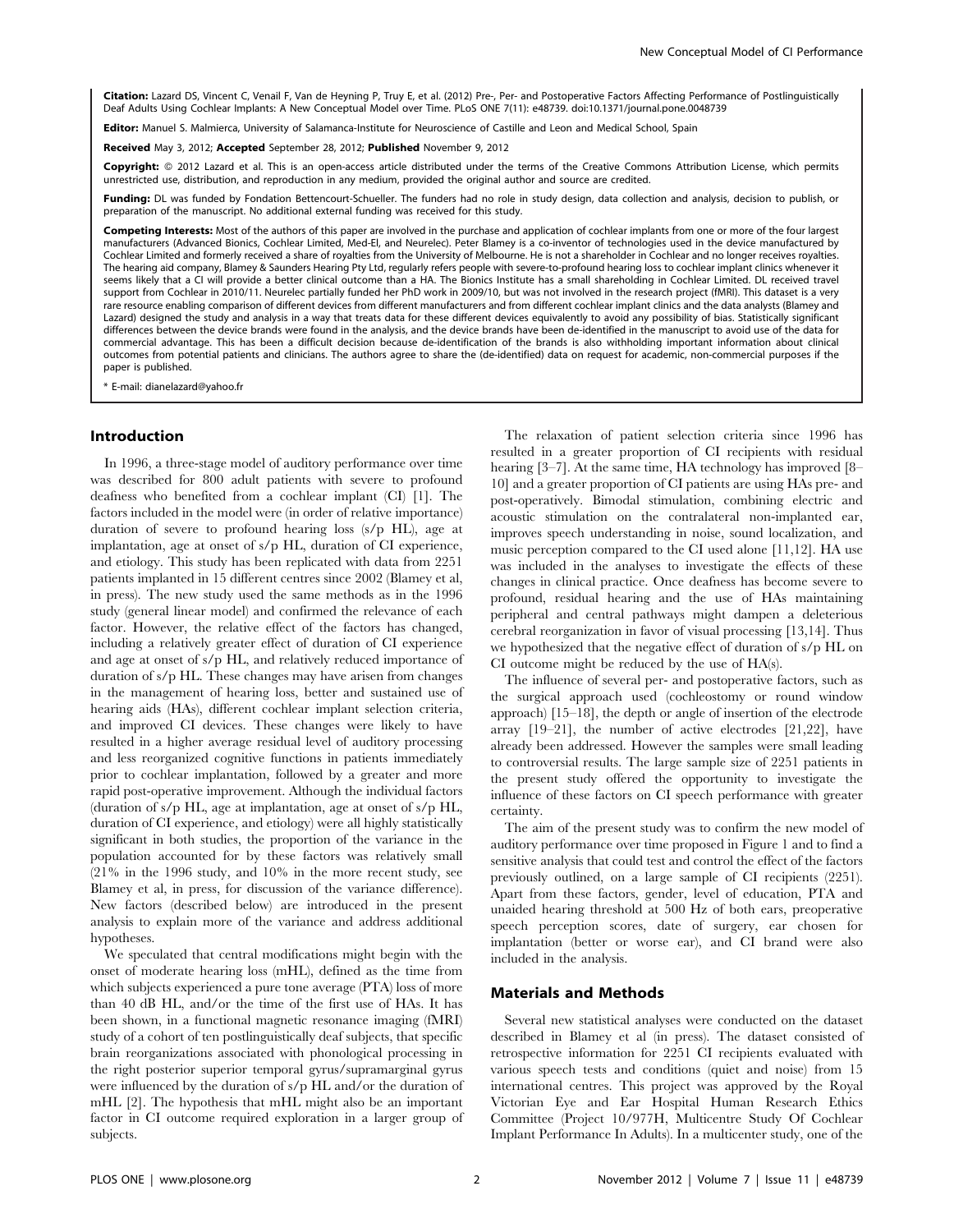

Figure 1. Three-stage model of mean expected auditory performance ranking over time for a hypothetical ''average CI recipient''. The detailed description of the Figure is in the Results section. mHL: moderate hearing loss; s/p HL: severe to profound hearing loss, HA: hearind aid. doi:10.1371/journal.pone.0048739.g001

challenges is to combine information in a useful manner despite the differences in evaluation methods and data recorded in the individual centres. All centres provided the core information on implant performance (on an open-set speech perception test in quiet and in noise without lipreading), duration of s/p HL, age at onset of s/p HL, etiology, and cochlear implant experience. Most centres provided additional information (such as use of HAs before surgery, duration of mHL, and amount of residual hearing) if it was available. The statistical analyses thus included additional factors beyond those used in Blamey et al. (in press) (duration of s/ p HL, age at onset of s/p HL, duration of CI experience, and etiology). The number of data points included in each analysis varied because of missing data from some clinics on some factors.

Selection criteria for CI recipients included in the study were: Adult at the time of implantation  $(>18$  years old); Onset of s/p HL after the age of 15 (time from which the patient could no longer use hearing alone to communicate even with the best-fitted hearing aids, and/or understand TV, and/or stopped using the telephone). Four brands of CIs were included (Advanced Bionics, Cochlear, Med-el, and Neurelec). Their proportions in the sample were 21%, 50%, 17%, and 7%, respectively (plus 5% missing data for this variable). Date of implantation was after 2002 for all recipients to include technically comparable improvements across brands.

Speech scores in quiet and in noise at two postoperative times for each recipient were requested from the clinics: one score collected early after activation of the CI (T1) and one score collected later on (T2). The choice of the date of the tests was free and varied between and within centres. The mean and standard deviation for T1 were 0.5 years and 0.8 years, respectively, and 2 years and 1.7 years for T2, respectively.

The four factors, used in the four-factor general linear model of Blamey et al (in press) were: *duration of s/p HL*, defined as the time in years between the onset of s/p HL and the date of implantation; mean and median *durations of s/p HL* were 7.4 years and 3.2 years, respectively (ranges: 0–60 years, standard deviation: 9.8); mean age at onset of  $s/p$  HL was 50 years (standard deviation: 17.3); duration of implant experience was defined as the time elapsed between the date of first activation and the dates of testing. It ranged from 2 months to 12 years; fifteen etiologies were defined. They are detailed in Figure 2 Age at implantation ranged from 17 years to 93 years (mean: 58, standard deviation: 15.8). It was not included in the four-factor general linear model of Blamey et al (in press) because it had less effect than age at onset of s/p HL.

In addition to duration of s/p HL, age at onset of s/p HL, duration of CI experience, and etiology, several pre-, per-, and post-operative factors were added to the statistical analyses.

The preoperative factors were:

- gender. There were 1017 females, 820 males, and 414 patients with missing gender data.
- education level, corresponding to the age at which the subject stopped studying. This factor was partitioned into ranges: stopping before the age of 12 years, before the age of 18 years, or continuing after 18 years old. These three ranges encompassed 21 subjects, 501 subjects, and 518 subjects, respectively, plus 1211 patients with missing data.
- duration of moderate hearing loss  $(mHL)$ , lasted from the onset of mHL to the onset of s/p HL. The ranges used for the analyses were: 0–4, 5–9, 10–14, 15–19, 20–24, 25–34, 35–44 and over 45 years. The mean duration of mHL was 17 years (range: 0 in case of sudden hearing loss to 74 years, standard deviation: 14.6 years).
- preoperative HA use. Centres reported whether the subject was using HAs, bilaterally, or monaurally, at the time of implantation. Four groups were defined: patients not using any HA, patients with a HA on the implanted side, patients with a HA on the ear contralateral to the implanted side, and patients wearing two HAs. These four ranges encompassed 429 subjects, 289 subjects, 386 subjects and 712 subjects, respectively (the rest had missing data).
- pure tone average  $(PTA)$  of the implanted ear, and the better  $PTA$  of the two ears. The latter will be called PTA of the better ear. PTAs represented the mean of unaided residual hearing levels in decibels (dB HL) at 500, 1000, 2000 Hz, for all centres. Four ranges were used: 40–49, 50–74, 75–99, and 100+dB HL.
- hearing loss (HL) at 500 Hz. This variable was included to test whether residual low frequencies were more relevant to maintaining functional auditory pathways. Similarly to PTA, HL at 500 Hz was considered for both the implanted ear and for the better ear. The ranges used were the same as for PTA.
- preoperative speech scores in quiet. These were aided speech scores before implantation. A percentile rank for each patient within each centre was calculated to allow for differences in test type (phonemes, monosyllabic words, dissyllabic words, sentences) in different languages and different levels of presentation (from 55 to 75 dB SPL). Using ranking removes differences in clinical practice without removing the relative differences between patients within each centre [1].
- date at implantation. Modifications of coding strategies since 2002 were tested indirectly through the date at implantation. Three ranges were used: 2002–2004, 2005–2007, 2008–2011. These three ranges encompassed 345 subjects, 822 subjects, and 1083 subjects, respectively (one date was missing).
- implanted ear. The implanted ear was classified as the better ear, the worse ear, or similar when both ears had the same amount of residual hearing. The better ear was implanted in 611 cases, the worse ear in 1142 cases, and the two ears had similar residual hearing in 294 cases (the rest had missing data).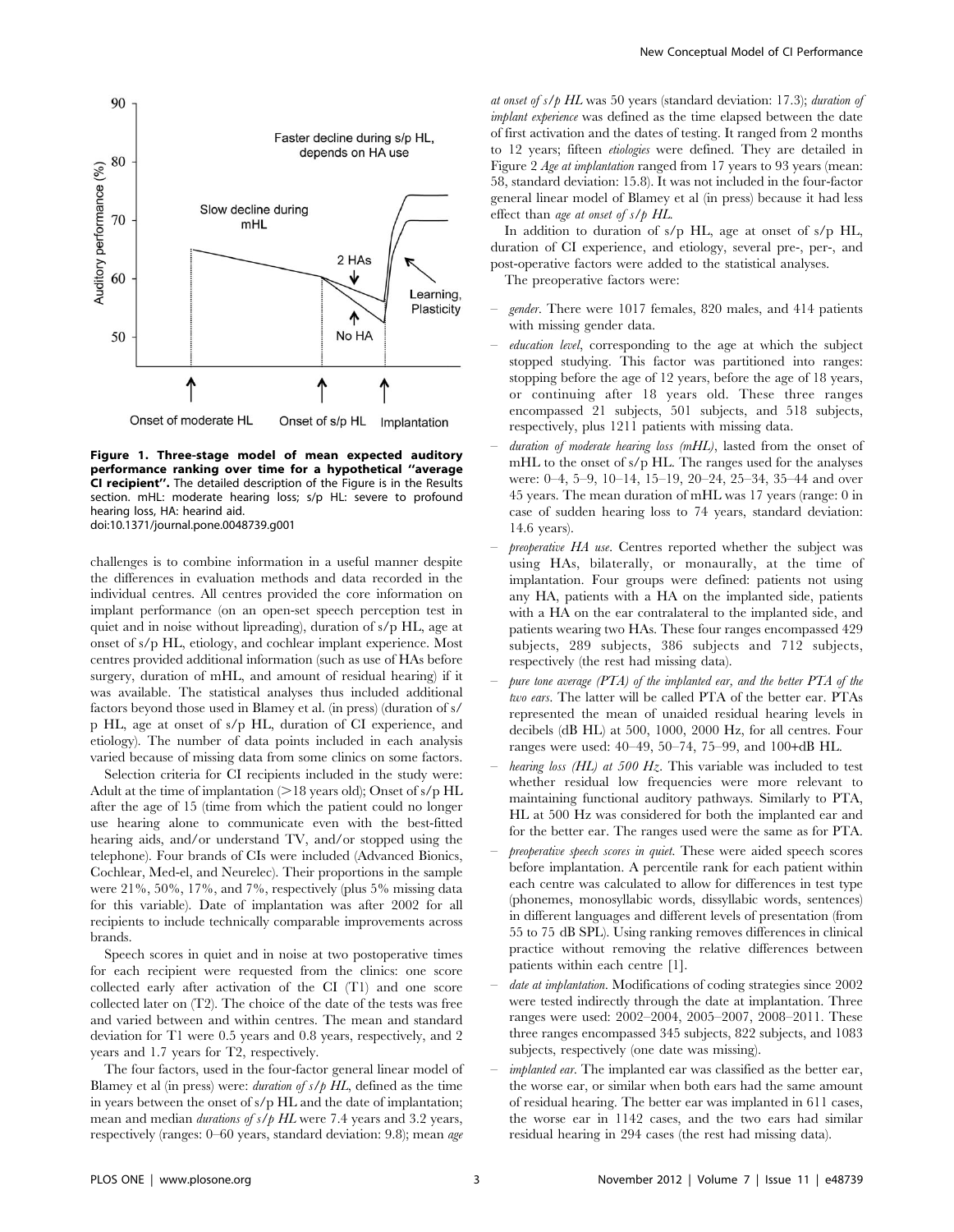

Figure 2. Absolute numbers of the various etiologies defined in the dataset. These etiologies are classified by poorest to best speech outcome in quiet with a CI. ANSD: Auditory neuropathy spectrum disorder. ''Miscellaneous'' included non-genetic congenital etiologies, cerebral ischemia, drepanocytosis, cephalic trauma without temporal bone fracture, etc. CI recipients presenting with the etiologies encompassed between the two vertical dotted lines showed performances around average, i.e. 50% of speech recognition (not statistically different from average). CI recipients presenting with etiologies on the left part of the dotted lines performed significantly below average. CI recipients presenting with etiologies on the right part of the dotted lines performed significantly better than average. Adapted from Blamey et al (in press). doi:10.1371/journal.pone.0048739.g002

Peroperatively, only one factor was studied:

– surgical approach. Cochleostomy and round window approaches were compared. They were performed in 1119 cases and 425 cases, respectively (information was missing in 707 cases).

The postoperative factors were:

- CI brand. CIs from four different manufacturers were represented in the dataset. Speech processors for Advanced Bionics were Auria and Harmony, for Cochlear processors included models from Esprit3G to CP810, for Med-el were Tempo+ and Opus 2, and for Neurelec the Digisonic SP processor.
- angle of insertion of the electrode array: Depth of electrode array insertion was expressed as an angle divided into three ranges:  $\langle 370^\circ, 370 \text{--} 539^\circ, \text{ and } \geq 540^\circ.$  It ranged from 135° to 730°.
- percentage of active electrodes. The number of active electrodes reported at the first testing was expressed relative to the total number of electrodes available on the electrode array, as the total number varies with the CI brand. The ranges used were:  $\leq 70\%$ , 71–85%, and  $>85\%$ . The minimum percentage of active electrodes was 15%.

## Statistical analyses of speech scores in quiet

Postoperative speech scores in quiet were transformed into percentile ranks for each patient within each centre. Using ranking removes differences in clinical practice without removing the relative differences between patients within each clinic. Indeed, for each clinic, the distribution varied uniformly from 0 to 100. The best performers from each centre had a percentile rank close to 100, and the poorest performers from each group had a percentile rank close to 0. The ranked data of the centres were combined for the global analysis. Preoperative and postoperative scores were ranked separately. Ranked postoperative scores were used as the dependent variables of the statistical analyses described below.

Each new factor that we wanted to test was added into the fourfactor unbalanced analysis of variance using the General Linear Model (GLM; Minitab version 12), previously described in Blamey et al (in press) to create fifteen five-factor ANOVAs. Briefly, a GLM studies the influence of various independent factors on a dependant variable. The four-factor ANOVA described in Blamey et al (in press) was based on main well-established general factors (the independent factors), known to influence CI speech performance (the dependant variable). These four common factors were duration of s/p HL, age at onset of s/p HL, duration of CI experience, and etiology. In the present study, we wished to explore the influence of 15 other factors that have been less studied. Because entering 19 different independent factors was not possible with the software used (Minitab version 12) and because interpretation of the results would have been complicated, we entered into the former four-factor GLM a single new factor once at a time, leading to 15 different five-factor GLMs. From these 15 analyses, only factors with  $p \le 0.001$  were selected. These significant factors were further included in a single GLM analysis (a sixteenth analysis) to investigate the interrelations between them and produce a new model of auditory performance.

# Statistical analyses of speech scores in noise

Postoperative speech scores in noise were ranked separately for each patient within each centre, and independently of scores in quiet. The noise used varied across centres from a cocktail party, to a pink noise, or a speech shaped noise, but was the same for all patients of the same center. Scores in noise at T1 and T2 were considered independent scores for the same patient, and used as dependent variables in the analysis used to explore the new model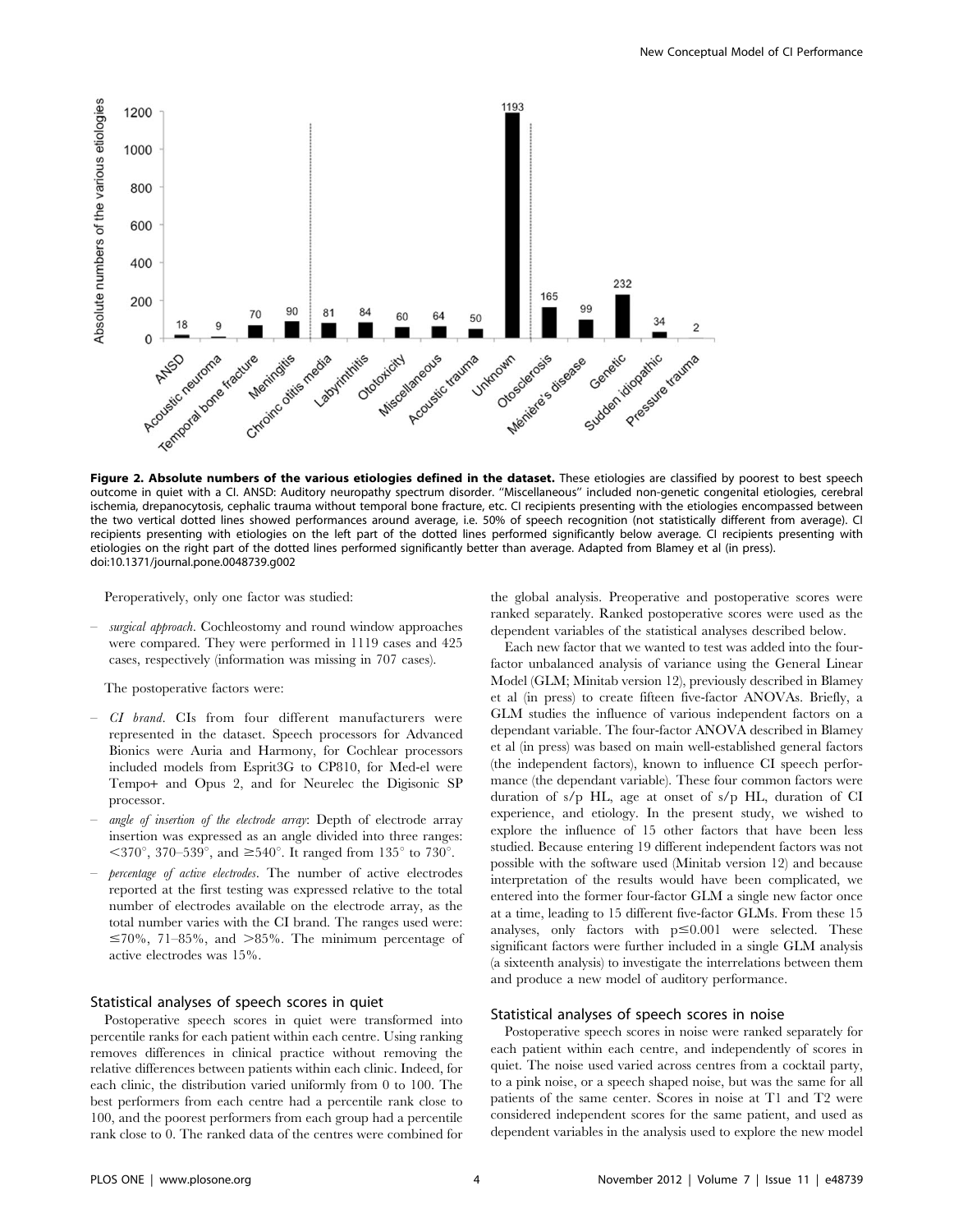Table 1. Results from the 15 five-factor GLM analyses.

| <b>Factor tested</b>                      | F(df, dfe)          | Significance p |
|-------------------------------------------|---------------------|----------------|
| Gender                                    | $(1, 2533) = 0.97$  | 0.325          |
| <b>Education level</b>                    | $(2,1685) = 1.40$   | 0.246          |
| Duration of moderate HL                   | $(7, 2155) = 7.44$  | $0.000*$       |
| Hearing aid use                           | $(3, 2833) = 6.99$  | $0.000*$       |
| PTA of the implanted ear                  | $(3, 2979) = 4.08$  | 0.007          |
| PTA of the better ear                     | $(3, 3000) = 8.46$  | $0.000*$       |
| HL at 500 Hz of the implanted ear         | $(3, 2860) = 3.98$  | 0.008          |
| HL at 500 Hz of the better ear            | $(3, 2881) = 7.43$  | $0.000*$       |
| Ranked preoperative scores                | $(4, 2897) = 17.06$ | $0.000*$       |
| Date at implantation                      | $(2,3135) = 5.20$   | 0.006          |
| Implanted ear: better ear, worse ear      | $(2,2984) = 2.63$   | 0.072          |
| Surgical approach                         | $(1, 2380) = 4.18$  | 0.041          |
| Brand                                     | $(3,2995) = 41.19$  | $0.000*$       |
| Angle of insertion of the electrode array | $(2,469) = 3.93$    | 0.020          |
| Percentage of active electrodes           | $(2,2273) = 35.77$  | $0.000*$       |

doi:10.1371/journal.pone.0048739.t001

of auditory performance (the sixteenth analysis). This last analysis is detailed further in the Results section.

### Results

#### Factors influencing CI outcome

The results from the 15 different five-factor GLM analyses are shown in Table 1. Only the results related to the new fifth factor are shown, the values for the four usual factors being stable across the 15 five-factor GLM analyses. The F ratio was used to test the significance of the fifth factor in each analysis. The number of degrees of freedom for the numerator is one less than the number of ranges for the factor. The number of degrees of freedom for the error term (dfe) differs from one analysis to another because some data were missing for some factors. The value of (dfe+32+df+1) is equal to the number of data points in each analysis (32 is the number of degrees of freedom used by the other factors in the analysis). Because of the large number of data points in the analyses, we considered  $p<0.001$  as statistically significant. Factors with  $0.05$  >p $>0.001$  are referred to as "marginally significant" in the following discussion to provide the reader with some insight

Error 1036 529436.7 511.0

Total 1076 741586.5

into the weaker trends in the data. Inclusion of the marginally significant factors in the new model of auditory performance would have complicated the model for a relatively small increase in its predictive power.

Gender, the implanted ear (worse, better, similar), and education level had no significant effect  $(p>0.05)$  and were not included in later analyses. The effects of PTA and HL at 500 Hz of the better ear produced p values lower than those of the implanted ear. We selected PTA in the better ear for the second analysis ahead of HL at 500 Hz, because the F factor was bigger (8.46 vs. 7.43). The effect of preoperative score was significant, but as demonstrated in Table 2, it was significantly influenced by other factors (age at onset of s/p HL, PTA of the better ear, HA use,  $p<0.001$ ), and was therefore not included as an independent variable in the sixteenth analysis used to test the new model of auditory performance. Indeed, a fundamental assumption to perform a GLM analysis requires that the factors entered are independent. Date at implantation, the surgical approach, and the angle of insertion had marginally significant effects  $(0.05 > p > 0.001)$ . The other new factors that had a significant influence  $(p<0.001)$  on CI outcomes were duration of mHL, HA use, CI brand, and percentage of active electrodes. Only these new relevant factors were consequently entered in the sixteenth analysis aiming to test the new model of performance over time (Figure 1).

A further multivariate GLM analysis (the sixteenth analysis), including all of the significant factors (9 in total), was conducted to determine the relative influence of these factors in the new model of performance over time shown graphically in Figure 1. Durations of s/p HL and mHL were treated as continuous covariates in the GLM analysis instead of categorical variables as they were in the previous analyses, to measure the rates of decrease (slopes) of auditory performance over time. Duration of s/p HL was nested within HA use to test the hypothesis that the negative effect of s/p HL might be affected by hearing aid use. The results of this analysis are provided in Table 3. All the factors studied still had a significant effect in the new analysis, except for the use of HA on its own and PTA of the better ear (marginally significant, and therefore not included in the final version of the model).

## Effects of age at onset of s/p HL, etiology, duration of CI experience

The new analysis did not modify the relative importance of each of the main factors already studied in Blamey et al (in press), i.e. using a four-factor GLM analysis with categorical variables in Blamey et al (in press), or a nine-factor GLM analysis with two continuous variables (durations of s/p HL and of mHL) provided

| Factor                 | Degree of freedom | Sum of squares | <b>Mean squares</b> | F     | p     |
|------------------------|-------------------|----------------|---------------------|-------|-------|
| Age at onset of s/p HL | 6                 | 11221.1        | 2661.6              | 5.21  | 0.000 |
| Duration of s/p HL     |                   | 3112.3         | 416.2               | 0.81  | 0.575 |
| Etiology               | 14                | 19822.6        | 1049.0              | 2.05  | 0.012 |
| Duration of mHL        |                   | 4001.1         | 571.6               | 1.12  | 0.349 |
| PTA of the better ear  |                   | 131808.3       | 30122.6             | 58.94 | 0.000 |
| HA use                 |                   | 42184.3        | 13667.8             | 26.75 | 0.000 |

Table 2. Results of a GLM analysis using ranked preoperative speech scores as dependent variable, and main preoperative factors (determined from Table 1).

doi:10.1371/journal.pone.0048739.t002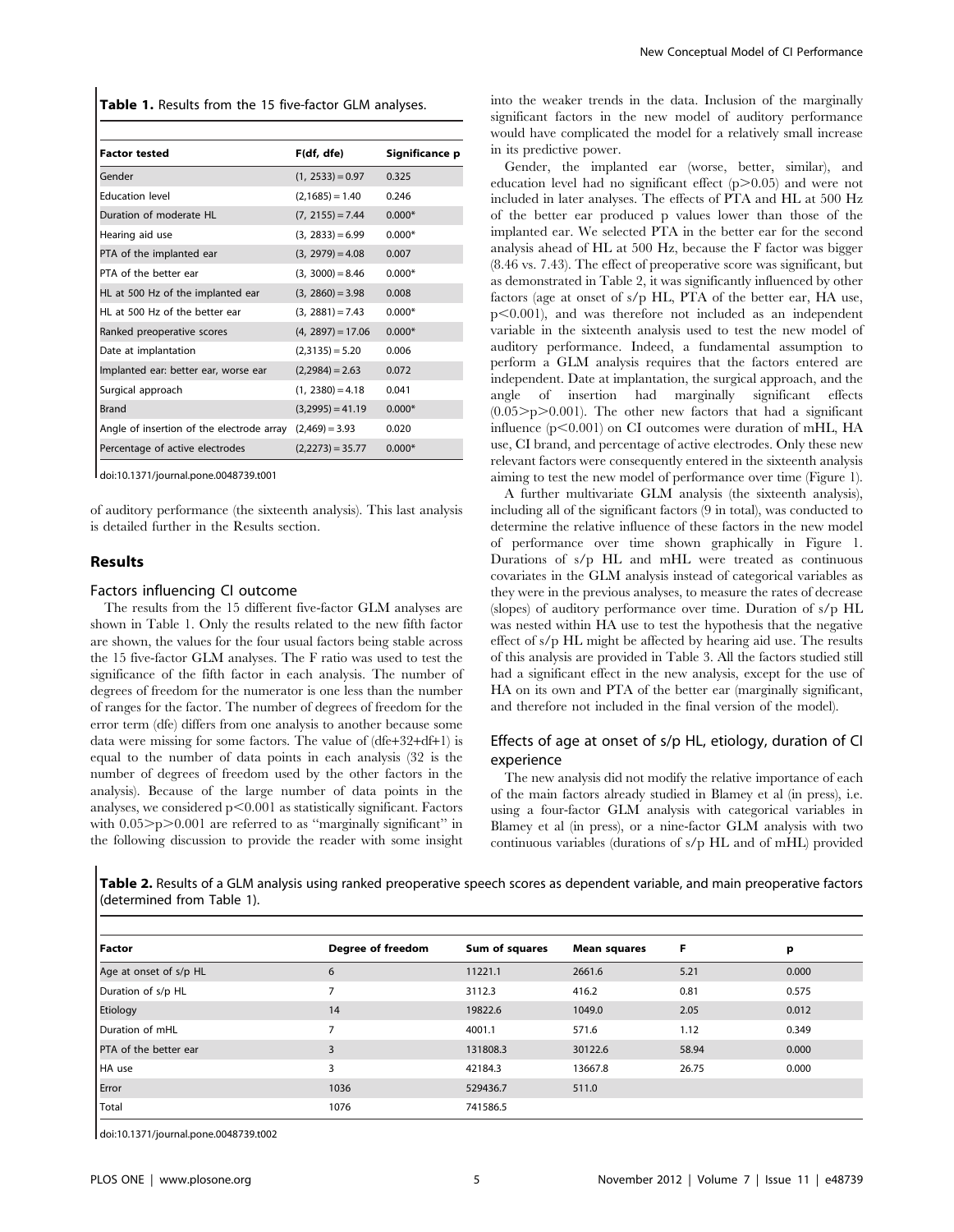Table 3. Results of a GLM analysis testing the new model of auditory performance for speech in quiet.

| Factor                          | Degree of<br>freedom | Sum of squares | <b>Mean squares</b> | F     | р     |
|---------------------------------|----------------------|----------------|---------------------|-------|-------|
| Age at onset of s/p HL          | 6                    | 32144.8        | 5838.9              | 8.59  | 0.000 |
| Etiology                        | 14                   | 14278.5        | 1382.3              | 2.03  | 0.013 |
| Duration of CI experience       | 5                    | 155534.2       | 33874.9             | 49.81 | 0.000 |
| <b>PTA</b> of the better ear    | 3                    | 12383.0        | 2804.4              | 4.12  | 0.006 |
| HA use                          | 3                    | 8947.9         | 1196.2              | 1.76  | 0.153 |
| Brand                           | 3                    | 53601.5        | 11313.2             | 16.63 | 0.000 |
| Percentage of active electrodes | $\overline{2}$       | 23669.7        | 12169.8             | 17.89 | 0.000 |
| Duration of s/p HL(HA use)      | 4                    | 40819.3        | 11120.1             | 16.35 | 0.000 |
| Duration of mHL                 |                      | 17231.6        | 17231.6             | 25.34 | 0.000 |
| Error                           | 1894                 | 1288090.5      | 680.1               |       |       |
| Total                           | 1935                 | 1646701.0      |                     |       |       |

Durations of severe to profound hearing loss and of moderate hearing loss were analysed as continuous (regression) variables. A separate regression coefficient was calculated for each hearing aid use category.

analysis.

doi:10.1371/journal.pone.0048739.t003

equivalent results for the F and p values of age at onset of s/p HL, etiology, and duration of CI experience. These values were  $F = 35.31$ , p $< 0.0001$  for CI experience in Blamey et al versus  $F = 49.81$ , p $< 0.0001$  in the new analysis.  $F = 17.91$ , p $< 0.0001$  for age at onset of s/p HL in Blamey et al versus  $F = 8.59$ , p $< 0.0001$  in the new analysis.  $F = 2.46$ ,  $p = 0.002$  for etiology in Blamey et al versus  $F = 2.03$ ,  $p = 0.013$  in the new analysis. Note that duration of s/p HL was treated as a continuous regression variable in the new analysis and as a categorical factor in the original analysis, so the F values for this factor were not comparable on theoretical grounds.

#### Effect of duration of s/p HL, influenced by the use of HAs

When nested with duration of s/p HL, each group of HA use had a significant effect. The regression analysis showed that



Figure 3. Significant effect of Pure Tone Average thresholds of the better ear on the residual percentile rank. Error bars indicate  $+/-$  two standard errors of the mean for each pure tone average range (approximately equivalent to the 95% confidence interval for each mean value shown on the graph; if two mean values fall within one error bar, then the means are not significantly different ( $p$  > 0.05)). The numbers next to each symbol indicate the number of data points in that range.

doi:10.1371/journal.pone.0048739.g003

Effect of duration of mHL

The GLM regression analysis for duration of mHL showed that CI speech performance reduced by 0.23% per year of mHL

wearing no HA before implantation induced a loss of CI speech performance of 0.83% per year of s/p HL ( $p$ <0.001), using one HA on the future implanted ear induced a loss of CI speech performance of 0.64% per year of s/p HL ( $p = 0.002$ ), using one HA on the ear contralateral to the implanted ear induced a loss of CI speech performance of 0.49% per year of s/p HL ( $p = 0.017$ ), and using two HAs induced a loss of CI speech performance of 0.45% per year of s/p HL ( $p = 0.003$ ). The slopes used in Figure 1 are the actual values derived from the nested GLM regression



Figure 4. Significant effect of brands of CI on the residual **percentile rank.** Error bars indicate  $+/-$  two standard errors of the mean for each CI brand (approximately equivalent to the 95% confidence interval for each mean value shown on the graph; if two mean values fall within one error bar, then the means are not significantly different ( $p > 0.05$ )). The numbers of data points for each brand were not indicated to avoid potential identification of the individual brands.

doi:10.1371/journal.pone.0048739.g004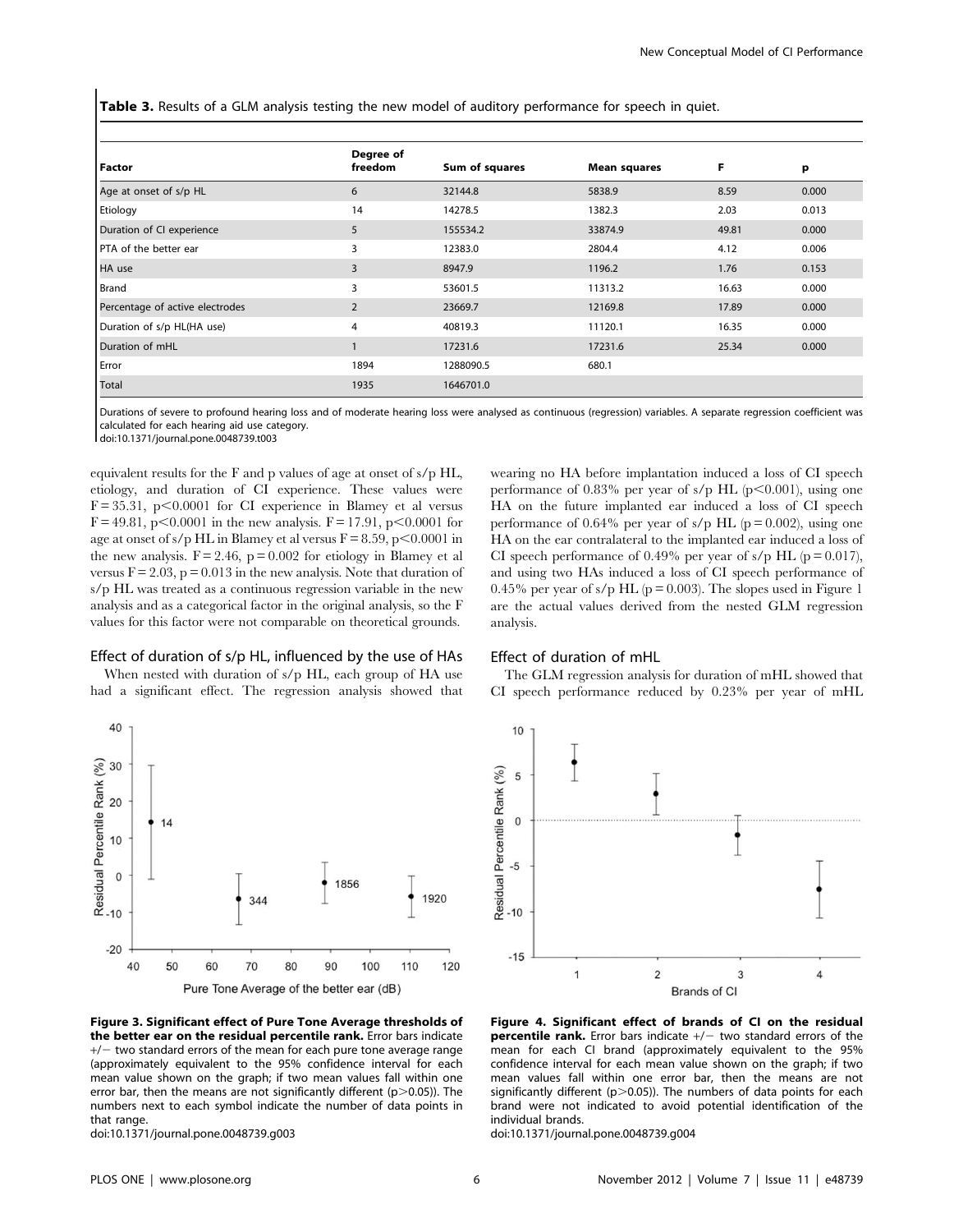

Figure 5. Significant effect of percentage of active electrodes on the residual percentile rank. Error bars indicate  $+/-$  two standard errors of the mean for each range (approximately equivalent to the 95% confidence interval for each mean value shown on the graph; if two mean values fall within one error bar, then the means are not significantly different ( $p > 0.05$ )). The numbers next to each symbol indicate the number of data points in that range. doi:10.1371/journal.pone.0048739.g005

( $p<0.001$ ). The slope used in Figure 1 is the actual value derived from the GLM regression.

# Effect of PTA of the better ear

The effect of PTA of the better ear was marginal (Table 3,  $F = 4.12$ ,  $p = 0.006$ . The results for the ranges used are represented in Figure 3. Patients with residual hearing better than 50 dB HL in the better ear had better CI speech scores. However, the variance of this group is large due to the small number of patients and possibly to the inclusion of patients presenting with auditory neuropathy spectrum disorder, who performed below the average outcome (Blamey et al, in press and Figure 2. Patients with severe HL and profound HL displayed similar CI performance.

#### Effect of CI brand

The effect of CI brand was significant (Table 3,  $F = 16.63$ ,  $p<0.001$ ). The results are represented in Figure 4. The horizontal dotted line represents the average performance (50% of speech performance for the ranked scores in quiet). Although the difference between the mean percentile rankings of the highest and 2 lowest brands was significant, the mean scores of the highest and the lowest brand differed by only 14%.

### Effect of percentage of active electrodes

The effect of percentage of active electrodes was significant (Table 3,  $F = 17.89$ ,  $p < 0.001$ ). Figure 5 shows the residual CI speech performance versus the percentage of active electrodes. A rise in performance was observed when the overall number of electrodes increased.

## Defining a new model of auditory performance in quiet over time

The multivariate GLM analysis enabled a determination of the relative influence of the nine most relevant factors in a new model of performance. This model, proposed in Figure 1 for a hypothetical ''average patient'', starts at the beginning of mHL.

It is important to note that ''auditory performance'' on the vertical axis of Figure 1 refers to the expected percentile rank with a CI if the hypothetical patient were to receive a CI. Mean expected auditory performance ranking with a CI for very short periods of mHL and s/p HL and no CI experience is about 65% relative to the mean ranking for all patients, which is always 50%. The percentages of performance lost per year of mHL or per year of s/ p HL were derived from the regression analyses for these variables included in the GLM analysis. The slope of the relevant regression line has units of percentile rank change per year: during the period of mHL, mean expected CI auditory performance ranking slowly decreases by 0.23% per year. We have assumed about 20 years of mHL for the hypothetical patient in Figure 1, so auditory performance decreases down to 60%, where the hypothetical patient presents with a s/p HL. During the period of s/p HL, the decrease in mean expected ranking depends on HA use, at about 0.45% per year if 2 HAs are worn, and 0.89% if no HAs are worn. We have assumed about 10 years of s/p HL in Figure 1. The final stage represents the post-operative learning curve related to CI experience. The expected outcome for an individual patient will be influenced by the use or absence of HAs, the amount of residual hearing, the age of occurrence of the various events, the actual duration of mHL and s/p HL, the brand of CI, and the percentage of active electrodes postoperatively. Although explicit experimental measures, such as fMRI, are not routinely available, the effects of peripheral and central reorganization are partially taken into consideration by the factors tested. In total, the new model accounts for 22% of the variance in the data. The former model (four-factor GLM analysis) accounted for 10% of the variance in the present data set (Blamey et al in press).

# Testing the new model of auditory performance in noise over time

The ranked speech perception scores in noise were subjected to the GLM analysis developed to test the new model of auditory performance to determine whether the nine most relevant factors had similar effects in quiet and in noise. After allowing for missing data, there were 1037 data points in the analysis of performance in noise. The results of this analysis are shown in Table 4. Duration of CI experience still had the greatest effect. The effect of CI brand in noise was this time marginally significant and much smaller than in quiet  $(F(3,995) = 3.80, p = 0.01$  and  $F(3,1894) = 16.63$ ,  $p<0.001$ , respectively). The percentage of active electrodes had no significant effect in noise. The relative importance of duration of mHL was greater in noise, with a 50% steeper slope of decrease of auditory performance per year compared to the slope for auditory performance in quiet  $(-0.32\% \text{ versus } -0.23\%)$ . The slopes related to duration of s/p HL, ranging from  $-0.85\%$  to  $-0.49\%$ , were similar to those observed for auditory performance in quiet. In total, the percentage of variance accounted for by the new model in noise was the same as in quiet (22%).

## Discussion

By including a large number of patients (2251) from 15 different centres, and removing the differences that may exist between clinical practices (speech material, level of presentation used) by using percentile ranking, the present study investigated the effects of variables that are routinely accessible from clinical files, to find those that have an effect on CI outcome.

#### Factors with little or no influence on CI outcome

Gender and level of education did not influence CI speech performance of postlinguistically deaf adults. The inclusion criteria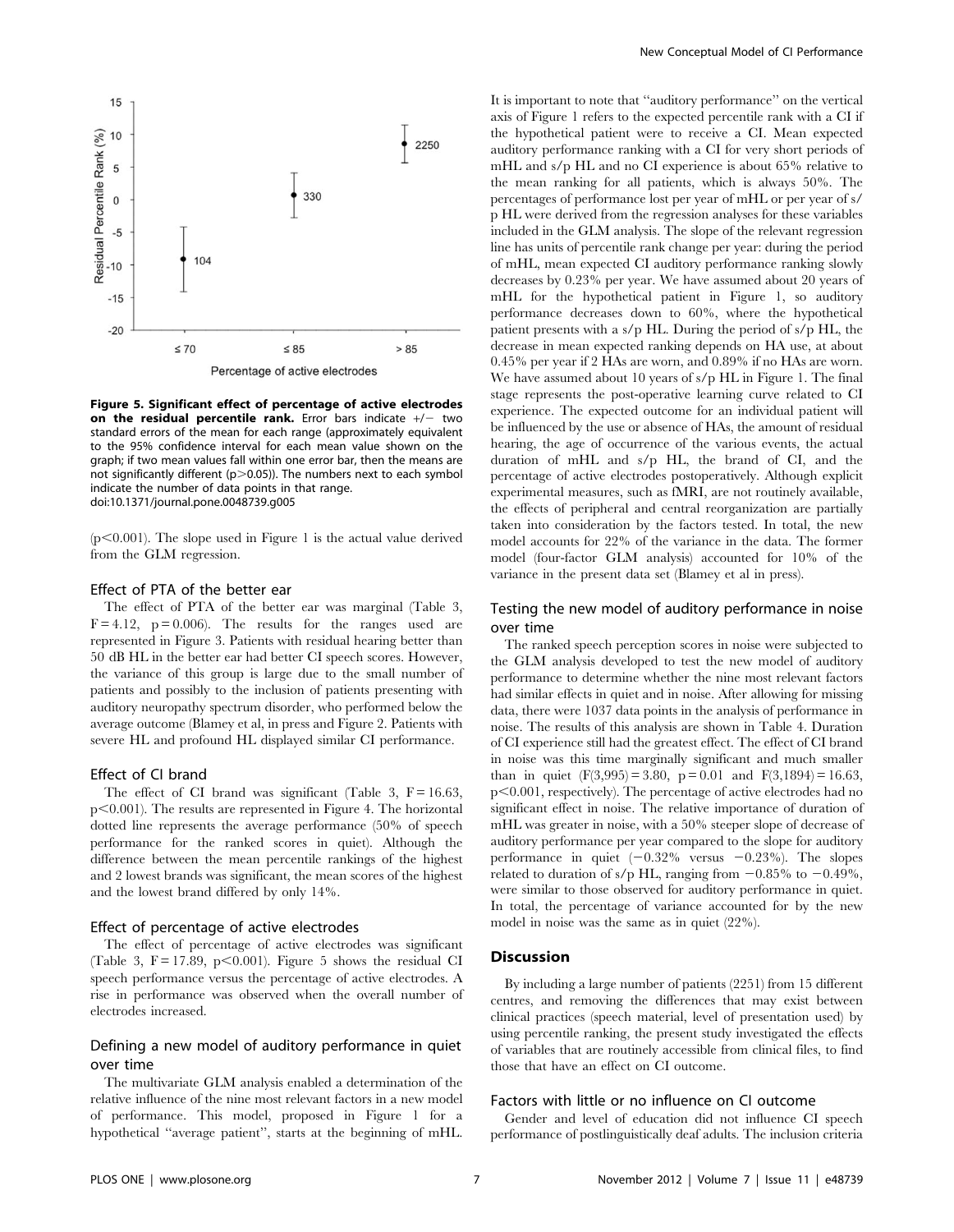Table 4. Results of the new GLM analysis using ranked speech scores in noise with a CI as the dependent variable.

| Factor                          | Degree of<br>freedom | Sum of squares | <b>Mean squares</b> | F     | р     |
|---------------------------------|----------------------|----------------|---------------------|-------|-------|
| Age at onset of s/p HL          | 6                    | 27576.8        | 4499.3              | 6.56  | 0.000 |
| Etiology                        | 14                   | 9395.5         | 697.0               | 1.02  | 0.434 |
| Duration of CI experience       | 5                    | 88794.2        | 18792.7             | 27.41 | 0.000 |
| PTA of the better ear           | 3                    | 8680.0         | 2893.3              | 4.22  | 0.006 |
| HA use                          | 3                    | 6826.4         | 371.0               | 0.54  | 0.654 |
| Brand                           | 3                    | 8887.2         | 2604.9              | 3.80  | 0.010 |
| Percentage of active electrodes | 2                    | 1563.7         | 1838.3              | 2.68  | 0.069 |
| Duration of s/p HL(HA use)      | 4                    | 21207.3        | 5150.8              | 7.51  | 0.000 |
| Duration of mHL                 |                      | 20823.8        | 16580.9             | 24.18 | 0.000 |
| Error                           | 995                  | 682242.0       | 685.7               |       |       |
| Total                           | 1036                 | 875997.0       |                     |       |       |

doi:10.1371/journal.pone.0048739.t004

of the present study paid particular attention to distinguish level of education and language acquisition. The age at beginning of s/p HL had to be later than 15 years old, in order to avoid bias related to potentially delayed development of speech processing in severely deaf children [23].

Implanting the better ear [24] or the worse ear [25], defined on PTA criteria only, had no effect [26]. In the sample studied, the clinical practice that was most frequently used was to implant the worse ear (56% of cases). The better ear was implanted in 30% of cases, and the 14% remaining concerned ears with symmetric PTA. It is likely that the actual choice of the side to implant was based on patients' reports rather than PTA. The ear with the better PTA is not always the ear with the more usable acoustic hearing, and the ear with the shortest duration of deafness is often preferred when aided performances are similar [27]. Preserving efficient residual hearing of the better ear (i.e. implanting the worse ear) is nowadays a general consensus, enabling the use of a HA contralateral to the CI [11,28,29]. The present study confirms that implantation of the poorer ear is unlikely to reduce the CI outcome significantly. The level of residual hearing of the better ear had a significant influence on CI outcome (Table 2), as discussed latter.

Surgical approach is a highly debated topic. Various publications defend one technique over the other one [15–18,30]. In this study, surgical approach had a marginally significant effect on outcomes ( $p = 0.041$ ). Cochleostomy was practiced in 73% of cases, and the round window approach in 27%. Except for some electrode arrays for which a specified approach is recommended [17], the best approach may be the one that the surgeon controls best, depending on his/her surgical practice and habits, and on the local anatomy of the middle ear.

There were 504 data points from 4 different cochlear implant centers in the analysis for angle of insertion of the electrode array in Table 1. So far, the literature has been consistent in indicating the importance of studying electrode array placement, on postoperative CT scans, for CI outcome [19,20,31,32]. Predictors of good performance are: a greater number of electrodes within the scala tympani, an absence of translocation from the scala tympani to the scala vestibuli, a not excessively deep insertion, and a reduced distance to the modiolus. However, the present study found only a marginally significant effect of the angle of insertion  $(p = 0.02)$ . It is noted that visibility of the electrode array and electrode contact positions may vary between scanners [33], that

the angle of insertion may not correspond directly to the electrode array placement [32], and that the evaluation of the angle of insertion may require specific training of the radiologists involved.

The date at implantation was marginally significant ( $p = 0.006$ ). However, Blamey et al (in press) and Zeng et al [34] suggest that the greater improvements in performance over time, compared with older studies [1], were related in part to improvements in coding strategies. Most of the major steps were taken before 2002, the beginning of the inclusions in the present study, and corresponded to a switch from F0F2, F0F1F2 and MPEAK strategies to Continuous Interleaved Sampling (CIS), and spectralmaxima (ACE or N of M) strategies [34,35]. Between 2002 and 2011, the coding strategies have remained much the same although other new sound processing features have been introduced, such as ADRO (Adaptive Dynamic Range Optimization) [8], and noise reduction algorithms [36,37], whose benefits are not explored by speech tests in quiet at conversational levels.

#### New factors with strong influence on CI outcome

Effects of age at onset of s/p HL, etiology, and duration of CI experience were similar to those found in Blamey et al (in press). They accounted for 10% of the variance in this previous study (four-factor GLM analysis) (Blamey et al in press).

Audiometric features, PTA of the implanted ear, PTA of the better ear, residual hearing at 500 Hz of the implanted ear, and residual hearing at 500 Hz of the better ear, had consistent significant effects (Table 1). The audiometric feature which had the bigger F value was PTA of the better ear  $(F(3, 3000) = 8.46,$  $p<0.001$ ), compared with residual hearing at 500 Hz of the better ear (F(3, 2881) = 7.43, p $<$ 0.001). These results suggest that using PTA, averaging the audiometric thresholds at 500, 1000 Hz and 2000 Hz, to define the severity of the hearing loss and the efficiency of the residual hearing, is a valuable practice, as audiometric thresholds at the low frequency studied (500 Hz) had a slightly smaller effect on the overall CI performances. The F values for the implanted ear, PTA and threshold at 500 Hz, were about half the corresponding values for the better ear. These results may indicate that speech performance with a CI does not rely more on the peripheral structures of the implanted ear, but more on the integrity of central processing. This possibility is consistent with the strong relationship between PTA in the better ear and pre-operative speech perception scores (Table 2). Whichever ear is implanted, what seems to matter is that the brain was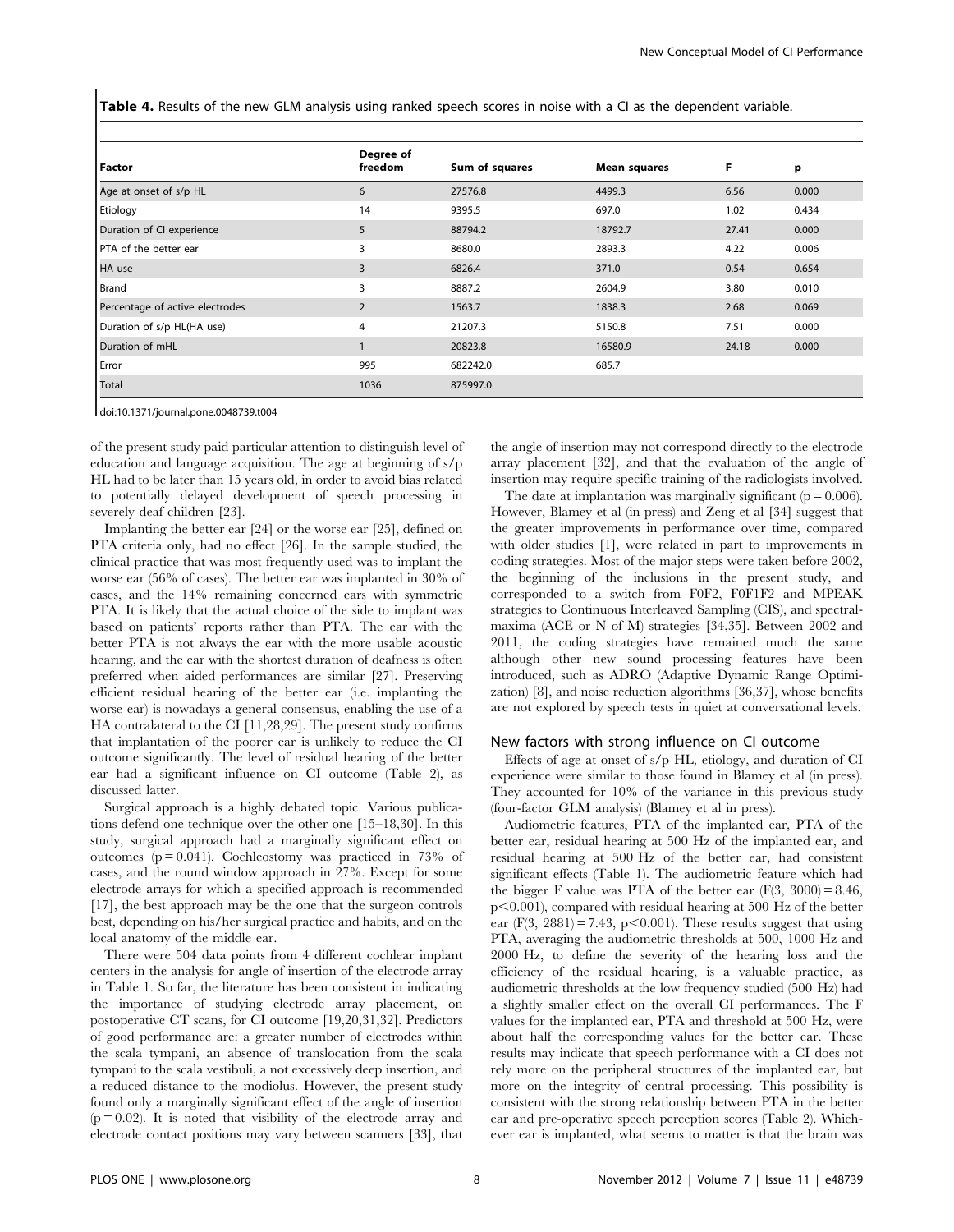not deprived of auditory inputs pre-operatively [26,38]. The redundant ascendant crossed auditory pathways seem to enable auditory processing independently of the side of the electric stimulation and of the asymmetric speech processing of the brain (see [39] and [40] for reviews of asymmetric speech processing). However, as shown in Figure 3, mean CI performances were similar for groups of recipients with unaided PTA of more than 65 dB. This result must be considered in the context of the other variables in the analysis that can modify the observed effects of the degree of residual hearing. For example, auditory processing and central preservation probably depend more on aided thresholds than unaided PTA, thus HA use may tend to reduce the observed effect of PTA. Durations of s/p HL and mHL are also included in the analysis as covariate factors which account for the effects of degree of hearing loss to a large extent. Thus inclusion of these interrelated variables in a single multivariate analysis may have acted to reduce the significance of the PTA factor in Table 3 relative to Table 1 where there were fewer interrelated variables.

Hearing aid use had a strong effect through its influence on the slope of the duration of s/p HL regression (Table 3 and Figure 1). As hypothesized, not using any HA accelerated the central and peripheral modifications induced by auditory deprivation. The amount of reduction of CI speech performance was 0.83% per year for the patients who used no HA during the period of s/p HL, while it was 0.45% per year for the patients who used two HAs during the period of s/p HL. These results confirm that inputs from HAs may slow down the pathological reorganization of auditory pathways induced by hearing loss [41,42]. Using only one HA on the future implanted ear was linked to a marginally greater reduction of CI speech performance than using only one HA on the ear contralateral to the implanted ear (0.64% per year of s/p HL vs 0.49%). Because general practice is to preserve the ear with the more efficient residual hearing [11,28,29], we may hypothesize that if the ear chosen to be implanted was the only one using a HA, the contralateral ear was profoundly deaf and probably presented with a much longer duration of s/p HL [27]. The central and peripheral auditory wiring might have been poorer in this case than when the HA was worn on the non-implanted ear. This may explain the greater negative effect of using one HA on the future implanted ear.

CI brand had a significant effect in the model of Figure 1 (F(3,  $1894$  = 16.63, p $< 0.001$ ). It should be noted that these results are an average picture of the situation between 2002 and 2011. Some brands have already introduced new processors that were not included in this study. Technical improvements are continuing, and current performance may be different from this average over the last ten years. There was 14% difference between the best and poorest device in this analysis. This result may be considered rather small compared to the 0–100 range that exists in CI speech performance in quiet. An improvement to a particular device may easily change its positioning in the next decade. It is also important to note that other studies have found different results when comparing brands of CI [43]. The performance of each brand may vary depending on the characteristic tested (e.g. dynamic range, noise reduction strategy), the speech material used [43], and the test conditions as suggested by the present analysis of speech perception in noise. Another factor affecting these results may be the strategy used. In the present database, this item was not recorded, supposing that the default strategy of every brand was used in most of the cases. Other elements apart from performance, such as reliability, design of the electrode array and placement in the cochlea, may also be taken into consideration to evaluate a CI.

The percentage of active electrodes had a strong effect (F(2,  $1894$  = 17.89, p<0.001). Having more than 85% of active electrodes conferred a significant advantage in speech perception. A smaller percentage could reflect the number of electrodes inserted, and/or of deactivated electrodes (high impedance, facial stimulation, uncomfortable sensations) [22]. Reducing the percentage of active electrodes means that the actual number of intracochlear sites available for stimulation is reduced, indirectly reflecting the neural population stimulated [21]. It is important to note that the absolute number of electrodes was not studied here, because it is confounded with the other factors that differentiate the CI devices from different companies.

The negative effect of duration of mHL on auditory processing [2] was confirmed  $(F(1, 1894) = 25.34, p < 0.001)$ . The reduction of CI speech performance per year of mHL (0.23%) was smaller than the reduction during duration of s/p HL. Using HAs during the period of mHL may also slow this reduction (this information was not accessible in the present database). In Lazard et al [2], it was shown that non-speech sound processing (i.e. environmental sound processing) decreased with duration of mHL, releasing cognitive resources recycled to process phonology. A decline in phonological processing was also observed, but it was correlated with duration of s/p HL. It was proposed that cerebral plasticity prioritized reorganization in favor of oral communication. The delayed decline of phonological processing was related to a sustained reinforcement by lipreading.

## Using the new model for speech perception in noise

The usual factors (duration of CI experience, age at onset of s/p HL) had the same importance in noise and in quiet. However, the results of the analysis in noise may be biased by the selection of only the best patients for testing in noisy conditions. Usually, poor performers are less likely to be tested in noise than the better performers, to avoid them having to face listening conditions that are too difficult. There were only about half as many data points in Table 4 as in Table 3, as indicated by the total degrees of freedom. The reduced significance of the percentage of active electrodes may come from this biased selection. It seems unlikely that in noise patients with a small number of active electrodes perform on average as well as patients with a greater number of active electrodes, although it is also possible that the noise obliterates some of the fine spectral detail that can be used with a larger number of electrodes. The modification of the importance of brand may also be explained by the selection of the best performers, or it may be that the differences across brands are dampened in difficult listening conditions, showing that speech understanding in noise with a CI remains challenging whatever the device. The increased effect of duration of mHL in noisy conditions may be related to cerebral reorganization of nonspeech sound and environmental sound processing. Indeed, the cortical activation of some areas usually involved in non-speech sound and environmental sound processing starts to decrease during the period of mHL [2,41]. This last result may emphasize the importance of promoting the use of HAs to maintain the functional processing of both speech and environmental sounds in a noisy world.

## Conclusions

Several questions were addressed in the present study. In particular, the model used did not find any significant effect of gender, level of education, or ear of implantation based on worse or better PTA. Surgical approach was marginally significant.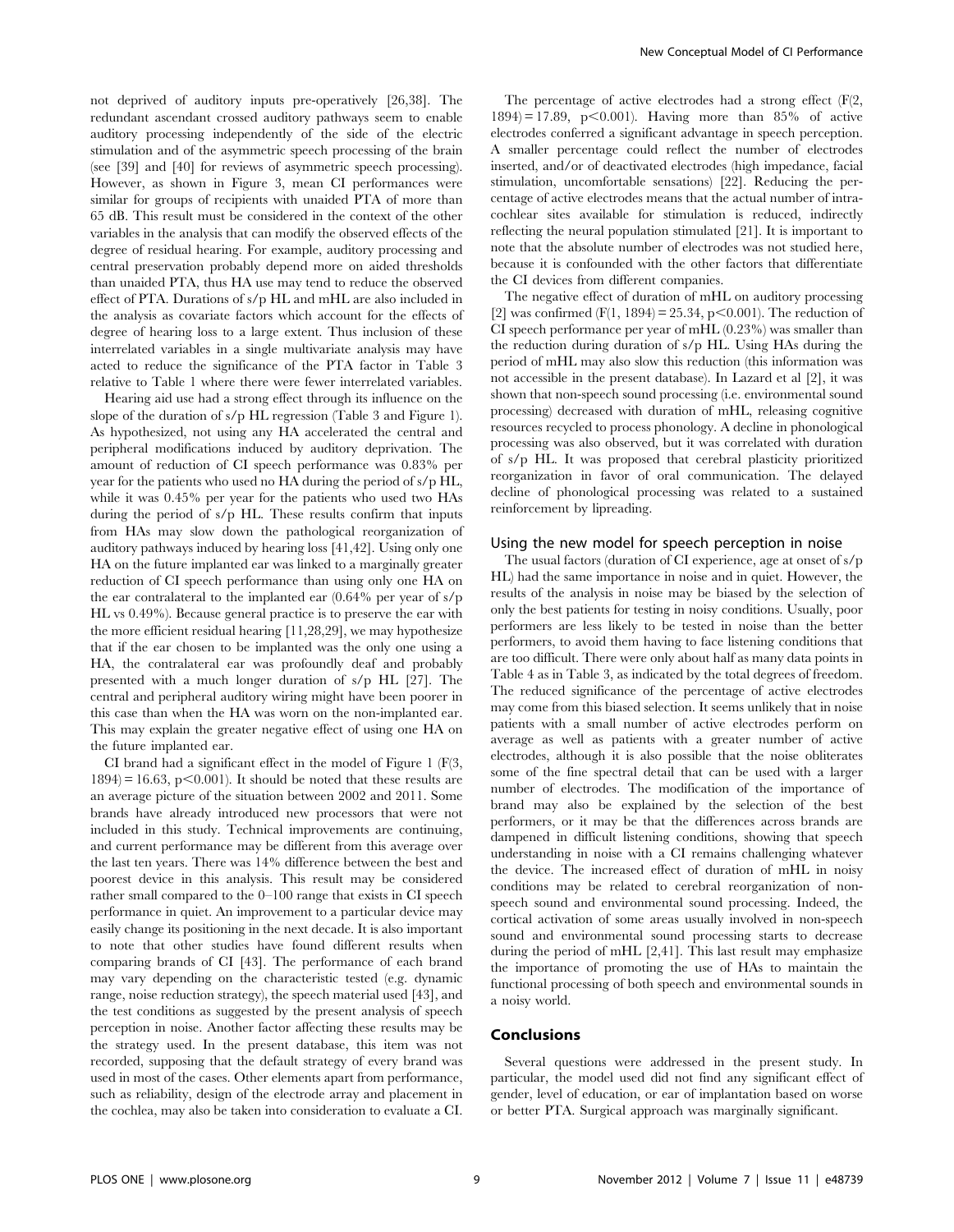An older model including only 4 factors (duration of s/p HL, age at onset of s/p HL, etiology, and duration of CI experience) accounted for 10% of the variance in the same dataset as used in the present study (Blamey et al, in press). The new model described in the present study, and including the nine most significant factors among 15, accounted for 22% of the variance, and shed light on the roles of mHL, s/p HL and HA use. A part of the unexplained 78% of the variance is likely to be due to test/ retest reliability of the speech perception measures used, some of which have only a relatively small number of test items. Indeed, the fewer items in a test, the greater the variability. The rest of the variance remains unexplained, but high order cognitive reorganization may be involved [42,44,45], as well as other variables not accessible from clinical information routinely collected.

## Acknowledgments

Fifteen centres from Australia, Europe, and North America participated, the co-authors generously providing access to their own records. The authors want to highlight the fact that centers from USA were invited to participate, but they all declined the proposition.

Salomé Fontolliet (Faculté de médecine, Université Laval, Québec, Canada), Assia Terranti (Service d'otologie et d'otoneurologie, Hôpital R.-

## References

- 1. Blamey P, Arndt P, Bergeron F, Bredberg G, Brimacombe J, et al. (1996) Factors affecting auditory performance of postlinguistically deaf adults using cochlear implants. Audiol Neurootol 1: 293–306.
- 2. Lazard DS, Lee HJ, Truy E, Giraud AL (2012) Bilateral reorganization of posterior temporal cortices in post-lingual deafness and its relation to cochlear implant outcome. Hum Brain Mapp DOI: 10.1002/hbm.21504.
- 3. Cullen RD, Higgins C, Buss E, Clark M, Pillsbury HC 3rd, et al. (2004) Cochlear implantation in patients with substantial residual hearing. Laryngoscope 114: 2218–2223.
- 4. Rubinstein JT, Parkinson WS, Tyler RS, Gantz BJ (1999) Residual speech recognition and cochlear implant performance: effects of implantation criteria. Am J Otol 20: 445–452.
- 5. Kiefer J, von Ilberg C, Reimer B, Knecht R, Gall V, et al. (1998) Results of cochlear implantation in patients with severe to profound hearing loss– implications for patient selection. Audiology 37: 382–395.
- 6. Lenarz T (1998) Cochlear implants: selection criteria and shifting borders. Acta Otorhinolaryngol Belg 52: 183–199.
- 7. Dooley GJ, Blamey PJ, Seligman PM, Alcantara JI, Clark GM, et al. (1993) Combined electrical and acoustical stimulation using a bimodal prosthesis. Arch Otolaryngol Head Neck Surg 119: 55–60.
- 8. Blamey PJ (2005) Adaptive dynamic range optimization (ADRO): a digital amplification strategy for hearing aids and cochlear implants. Trends Amplif 9: 77–98.
- 9. Johnson JA, Cox RM, Alexander GC (2010) Development of APHAB norms for WDRC hearing aids and comparisons with original norms. Ear Hear 31: 47–55.
- 10. McDermott HJ (2011) A technical comparison of digital frequency-lowering algorithms available in two current hearing AIDS. PLoS One 6: e22358.
- 11. Potts LG, Skinner MW, Litovsky RA, Strube MJ, Kuk F (2009) Recognition and localization of speech by adult cochlear implant recipients wearing a digital hearing aid in the nonimplanted ear (bimodal hearing). J Am Acad Audiol 20: 353–373.
- 12. Sucher CM, McDermott HJ (2009) Bimodal stimulation: benefits for music perception and sound quality. Cochlear Implants Int 10 Suppl 1: 96–99.
- 13. Champoux F, Lepore F, Gagne JP, Theoret H (2009) Visual stimuli can impair auditory processing in cochlear implant users. Neuropsychologia 47: 17–22.
- 14. Lambertz N, Gizewski ER, de Greiff A, Forsting M (2005) Cross-modal plasticity in deaf subjects dependent on the extent of hearing loss. Brain Res Cogn Brain Res 25: 884–890.
- 15. Friedland DR, Runge-Samuelson C (2009) Soft cochlear implantation: rationale for the surgical approach. Trends Amplif 13: 124–138.
- 16. Addams-Williams J, Munaweera L, Coleman B, Shepherd R, Backhouse S (2011) Cochlear implant electrode insertion: in defence of cochleostomy and factors against the round window membrane approach. Cochlear Implants Int 12 Suppl 2: S36–39.
- 17. Souter MA, Briggs RJ, Wright CG, Roland PS (2011) Round window insertion of precurved perimodiolar electrode arrays: how successful is it? Otol Neurotol 32: 58–63.
- 18. Skarzynski H, Lorens A, Piotrowska A, Skarzynski PH (2010) Hearing preservation in partial deafness treatment. Med Sci Monit 16: CR555–562.
- 19. Finley CC, Holden TA, Holden LK, Whiting BR, Chole RA, et al. (2008) Role of electrode placement as a contributor to variability in cochlear implant outcomes. Otol Neurotol 29: 920–928.

Salengro, CHRU de Lille, Lille, France), Alexandra Rousset (Department of Otolaryngology, The University of Melbourne Cochlear Implant Clinic, The Royal Victorian Eye and Ear Hospital, Melbourne, Australia), Isabelle Mosnier (AP-HP, Hôpital Beaujon, Service d'ORL et Chirurgie Cervico-Faciale, Clichy, France), Stéphane Gallégo (Hospices Civils de Lyon, Hôpital Edouard Herriot, Département d'ORL, de Chirurgie Cervico-Maxillo-Faciale et d'Audiophonologie, Lyon, France), Mathieu Marx (Hôpital Universitaire Purpan, Service d'ORL et Chirurgie Cervico-Faciale, Toulouse, France), Alec Fitzgerald O' Connor (St Thomas' Hospital, Auditory Implants Department, London, United Kingdom) are acknowledged for their contribution in collecting a great amount of data. The Bionics Institute acknowledges the support it receives from the Victorian Government through its Operational Infrastructure Support Program.

## Author Contributions

Conceived and designed the experiments: DL CV FV PVdH ET OS PHS HS KS SO DM BM AKP AMH KG PJG BF RD ND EB AB FB DB FA PJB. Analyzed the data: DL PJB. Contributed reagents/materials/analysis tools: DL PJB. Wrote the paper: DL PJB. Critically revised the manuscript: DL CV FV PVdH ET OS PHS HS KS SO DM BM AKP AMH KG PJG BF RD ND EB AB FB DB FA PJB.

- 20. Skinner MW, Ketten DR, Holden LK, Harding GW, Smith PG, et al. (2002) CT-derived estimation of cochlear morphology and electrode array position in relation to word recognition in Nucleus-22 recipients. J Assoc Res Otolaryngol 3: 332–350.
- 21. Yukawa K, Cohen L, Blamey P, Pyman B, Tungvachirakul V, et al. (2004) Effects of insertion depth of cochlear implant electrodes upon speech perception. Audiol Neurootol 9: 163–172.
- 22. Blamey PJ, Pyman BC, Gordon M, Clark GM, Brown AM, et al. (1992) Factors predicting postoperative sentence scores in postlinguistically deaf adult cochlear implant patients. Ann Otol Rhinol Laryngol 101: 342–348.
- 23. Pisoni DB, Kronenberger WG, Roman AS, Geers AE (2011) Measures of digit span and verbal rehearsal speed in deaf children after more than 10 years of cochlear implantation. Ear Hear 32: 60S–74S.
- 24. Group UCIS (2004) Criteria of candidacy for unilateral cochlear implantation in postlingually deafened adults I: theory and measures of effectiveness. Ear Hear 25: 310–335.
- 25. Chen JM, Shipp D, Al-Abidi A, Ng A, Nedzelski JM (2001) Does choosing the ''worse'' ear for cochlear implantation affect outcome? Otol Neurotol 22: 335– 339.
- 26. Francis HW, Yeagle JD, Bowditch S, Niparko JK (2005) Cochlear implant outcome is not influenced by the choice of ear. Ear Hear 26: 7S–16S.
- 27. van den Broek E, Dunnebier EA (2009) Cochlear implantation in postlingually hearing-impaired adults: choosing the most appropriate ear. Int J Audiol 48: 618–624.
- 28. Firszt JB, Holden LK, Reeder RM, Skinner MW (2009) Speech recognition in cochlear implant recipients: comparison of standard HiRes and HiRes 120 sound processing. Otol Neurotol 30: 146–152.
- 29. Olson AD, Shinn JB (2008) A systematic review to determine the effectiveness of using amplification in conjunction with cochlear implantation. J Am Acad Audiol 19: 657–671; quiz 735.
- 30. O'Leary MJ, Fayad J, House WF, Linthicum FH Jr (1991) Electrode insertion trauma in cochlear implantation. Ann Otol Rhinol Laryngol 100: 695–699.
- 31. Skinner MW, Holden TA, Whiting BR, Voie AH, Brunsden B, et al. (2007) In vivo estimates of the position of advanced bionics electrode arrays in the human cochlea. Ann Otol Rhinol Laryngol Suppl 197: 2–24.
- 32. Radeloff A, Mack M, Baghi M, Gstoettner WK, Adunka OF (2008) Variance of angular insertion depths in free-fitting and perimodiolar cochlear implant electrodes. Otol Neurotol 29: 131–136.
- 33. Verbist BM, Joemai RM, Teeuwisse WM, Veldkamp WJ, Geleijns J, et al. (2008) Evaluation of 4 multisection CT systems in postoperative imaging of a cochlear implant: a human cadaver and phantom study. AJNR Am J Neuroradiol 29: 1382–1388.
- 34. Zeng F-G (2011) Advances in Auditory Prostheses. In: Zeng F, Popper A, Fay R, editors. Auditory Prostheses: New Horizons: Springer Handbook of Auditory Research 39. pp. 1–11.
- 35. Loizou PC (2006) Speech processing in vocoder-centric cochlear implants. Adv Otorhinolaryngol 64: 109–143.
- 36. Hamacher V, Doering WH, Mauer G, Fleischmann H, Hennecke J (1997) Evaluation of noise reduction systems for cochlear implant users in different acoustic environment. Am J Otol 18: S46–49.
- 37. Loizou PC, Lobo A, Hu Y (2005) Subspace algorithms for noise reduction in cochlear implants. J Acoust Soc Am 118: 2791–2793.